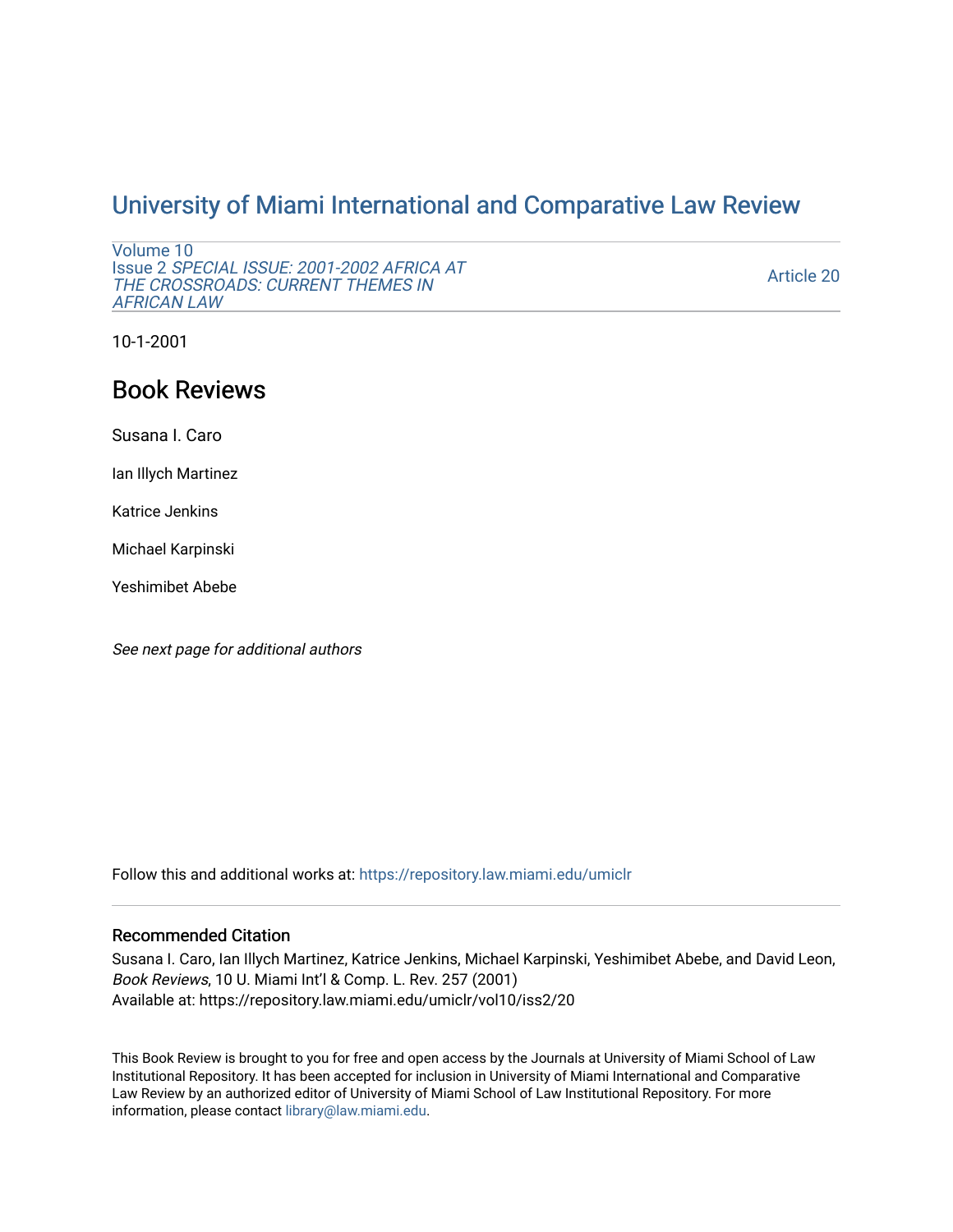## Book Reviews

### Authors

Susana I. Caro, Ian Illych Martinez, Katrice Jenkins, Michael Karpinski, Yeshimibet Abebe, and David Leon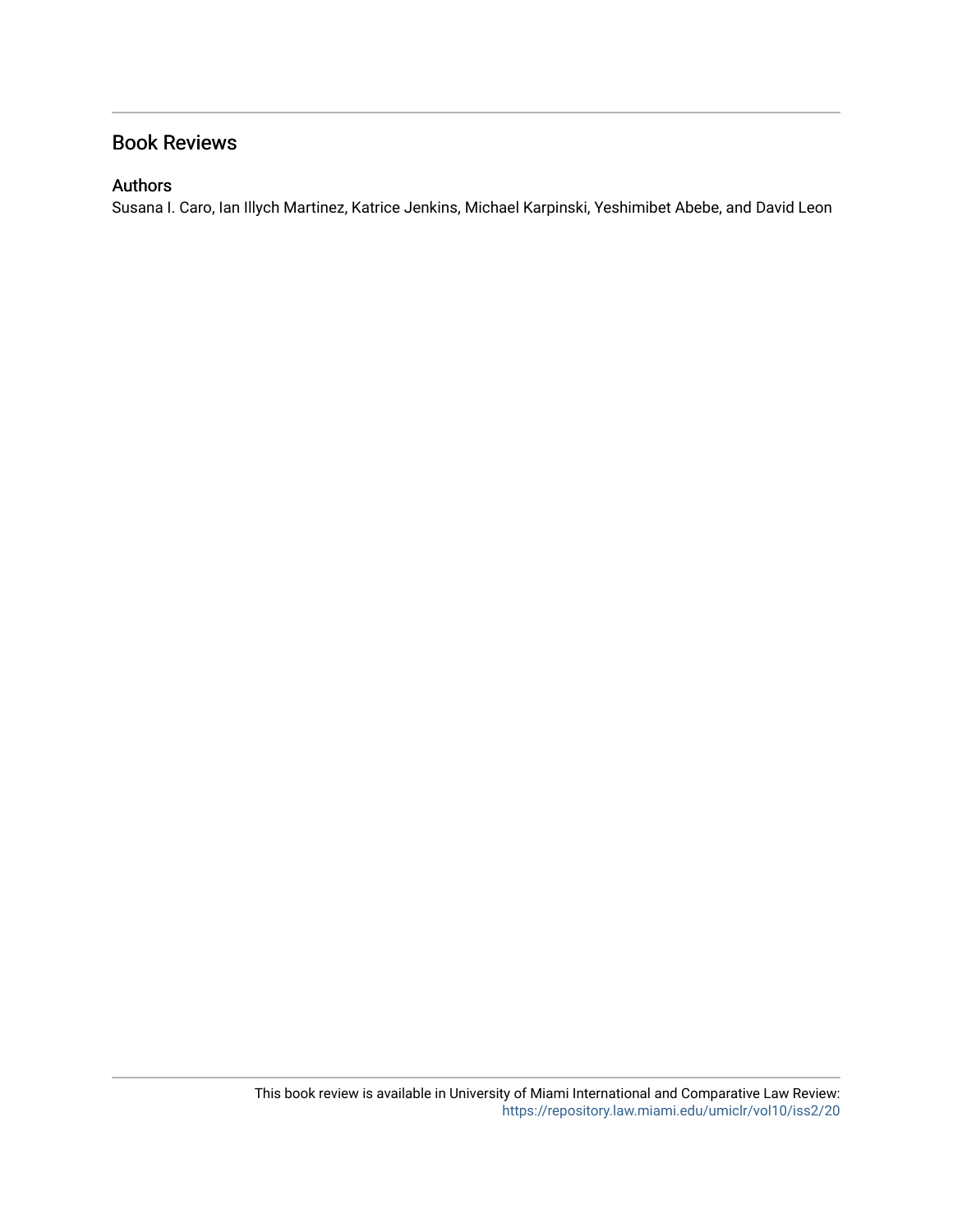#### **VIII. Book Reviews**

## **Ambiguous Order: Military Forces in African States. Herbert M. Howe. Boulder: Lynne Rienner Publishers, 2001. 316 pp. Hardcover \$55.00.**

The aim of Herbert Howe's work is to examine possible alternatives in order to increase security in Sub-Saharan African states, as the balance of power has shifted from the state to insurgency groups. Personal rule or, "African solutions for African problems" have weakened the military, according to Howe. (p. 2). Hence, Howe identifies three "military strategies" presently being used to increase security, namely regional intervention forces, private security companies, and Western-sponsored upgrades of state militaries. (p. 2).

Howe describes at length each of his proposed alternatives to increasing security in Sub-Saharan Africa, beginning with an example of regional intervention forces, particularly how the Economic Community of West African States Cease-fire Monitoring Group ("ECOMOG") was founded, and how it became the first permanent multinational peacekeeping force in Africa. (p. 129). According to Howe, the ECOMOG was born of the 1990 Liberian conflict, in which the ECOMOG became the first regional military force with which the United Nations agreed to work as a secondary partner. (p. 131). Howe concludes that the ECOMOG failed as a peacekeeping force in both Liberia and Sierra Leone because of its lack of adequate military capability. (p. 169). Howe specifically points to problems of mandate, uncertain financial backing, and regional unity as long-range problems of ECOMOG. Regardless, Howe states that Western and African states are presently escalating and coordinating their regional peacekeeping resources. (p. 173).

Next, Howe examines private security companies, particularly the former Executive Outcomes ("EO"). Howe depicts mercenaries, or private security companies, not only as primarily combat-oriented, but also as bearers of stability for existing authority. (p. 187). According to Howe, worldwide revenues from private security is estimated at \$202 billion by the year 2010, with South Africa alone having almost 6,000 private security companies. (p. 188). Further, Howe explores possible advantages to using private security groups as opposed to statesponsored security groups, including a discussion on the ability to largely disregard political and financial costs; the ability to deploy combat units, as opposed to peace-keeping units; use of highly trained combat veterans; and finally, lower costs, as equipment is leased rather than purchased and soldiers already possess the required skills. (p. 192). However, Howe also points to several disadvantages, including the problem of acceptance of foreign soldiers by the local populace, the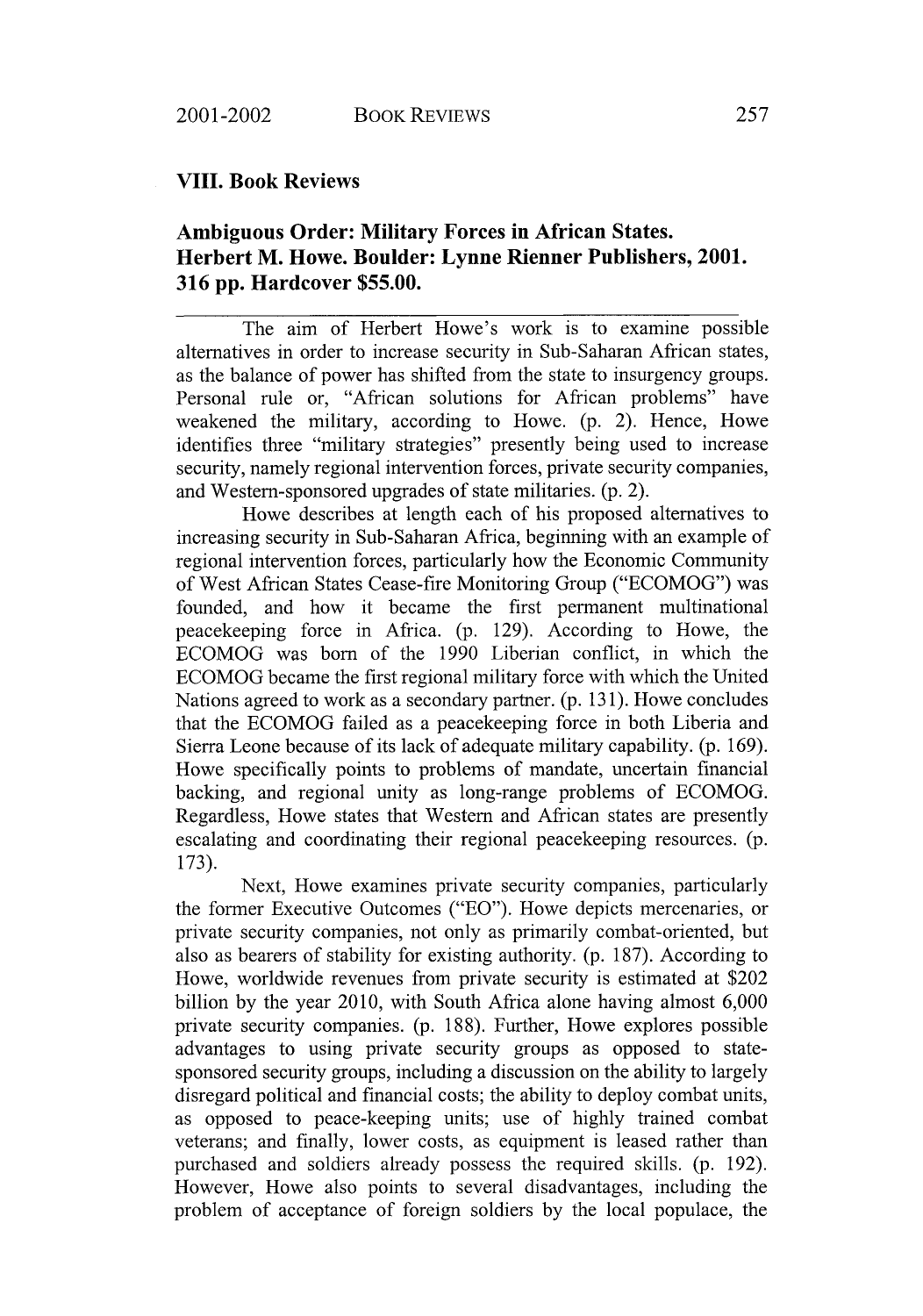private group's actual knowledge of the situation, and finally, the level of commitment these independent soldiers display towards the cause. (p. 194). In this sense, Howe turns to a thorough discussion of the largest private security group, Executive Outcomes, which both Angola and Sierra Leone turned to for military protection when they were facing insurgent groups. According to Howe, private security companies will thrive in Africa, as long as there is a "lack of adequate professional African armed forces and an unwillingness of non-African states to intervene militarily." (p. 216). However, Howe believes that these private security companies need to move away from the failed EO model, and become smaller, highly specialized, and attract less attention than did **EO** through non-combat services. (p. 218). Howe also believes that private security companies must be regulated in order to provide for some sort of accountability, rather than simply being ignored at the state or international level. (p. 226).

Finally, Howe discusses Western-sponsored upgrades of state militaries, specifically the African Crisis Response Initiative ("ACRI"). Howe believes that ACRI is currently the best combination of both ECOMOG and EO, which according to Howe, is exactly what Sub-Saharan Africa requires in regards to regional intervention forces. Howe describes ACRI as emphasizing peacekeeping, providing non-lethal equipment, and only offering these military capabilities to states that are somewhat democratic and observe human rights. (p. 243-244). However, ACRI is not without criticism, as, according to Howe, it does not "combine ECOMOG's appeal of an African-generated solution with EO's effective offensive operations. (p. 261).

In conclusion, Howe has written a well-documented book on increasing security in Sub-Saharan Africa. However, Howe's work is limited by the fact that his focus is only to three examples, specifically the Economic Community of West African States Cease-fire Monitoring Group (ECOMOG), Executive Outcomes (EO), and the African Crisis Response Initiative (ACRI), while disregarding other recent examples. (p.x). Nevertheless, Howe has written an invaluable volume on understanding the social, economic, and political factors that have led to the present deterioration of security in Sub-Saharan Africa, while simultaneously making his work appealing to both the beginning and advanced scholar in Sub-Saharan African security dilemmas. Howe's work expounds the fact that a working solution to the Sub-Saharan security dilemma will require components not only embodying democratization, but also exemplifying personal rule, particularly "African solutions for African problems."

#### **Susana I. Caro UMICLR, Articles and Comments Editor**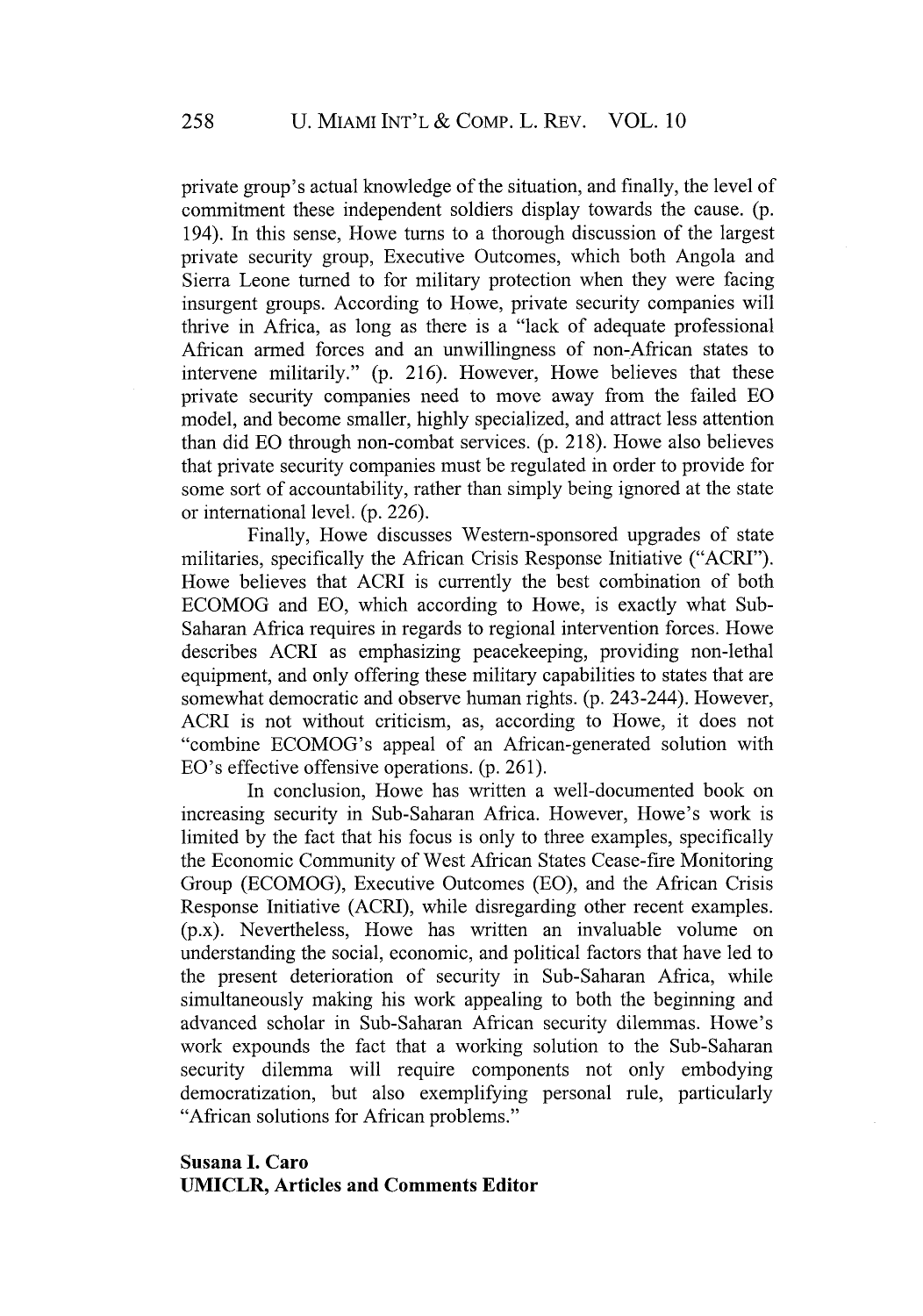## **Sierra Leone: Diamonds and the Struggle for Democracy. John L. Hirsch. Boulder: Lynne Rienner Publishers, 2001. 175pp. Paperback. \$12.95**

The aim of John Hirsch's work is to provide a recent history of Sierra Leone. Hirsch, former US Ambassador (1995-1998) to Sierra Leone, gives his work a unique insight as Washington's man in Freetown. His recent history is highlighted by this vantage point along with his contacts among the diplomatic corps and the Sierra Leonean presidency. The author attempts to write a short and unique history of Sierra Leone's woes and casts the current conflict in Sierra Leone as part of a broader regional problem. With his understanding, insight and contacts the author gives the reader a clear and concise introduction into the unquenchable greed for diamonds and flawed leadership that led to the collapse of Sierra Leone-once known as the "Athens of West Africa"--as a state and the failure of the international community to stop the carnage there.

With a quick history of Sierra Leone from its 'discovery' by the Portuguese to British colonialism, Hirsch dives head on into the crux of the post independence problem-inept rule and greed. After independence in 1961 to 1964 Sierra Leone was ruled by a competent civil service. However, by 1968 the rule of Siaka Stevens set in. Stevens was cut from the same cloth as Africa's other Big Men, according to Hirsch. Elected as a Prime Minister, he left as president of a bankrupt one party state in 1985. Steven's kleptocracy inc.,—ignored by the international community in Freetown because they were 'internal matters'-is known as the "seventeen year plague of locusts," according to Hirsch (p.29).

According to Hirsch, Stevens' rule was followed by Momoh, whose "only claim to fame was his sycophantic and fawning loyalty to Stevens." In 1991, Froday Sankoh created the Revolutionary United Front ("RUF") with tacit support from Liberia's Charles Taylor, who sought to enrich himself by siphoning off the illicit diamond trade, according to Hirsch. A Libyan Axis that wanted to spread its influence throughout Africa, however, controlled both men. (p.31). Momoh was quickly toppled by a coup of young officers. The rule of Valentine Strasser—the coup organizer—was highlighted by increased brutality by the RUF and the continued looting of the treasury by those in power.

In order to stem the RUF's military gains, Strasser turned to a mercenary outfit, Executive Outcomes ("EO"), according to Hirsch. (p.<sup>37</sup> ). EO-mostly former South African apartheid soldiers and excolonial Portuguese-inflicted huge casualties on the RUF, expelling them from the diamond areas for the first time in years. Unable to pay for their services-the treasury long since bankrupt--the government granted lucrative mining concessions to **EO.** According to Hirsch, this is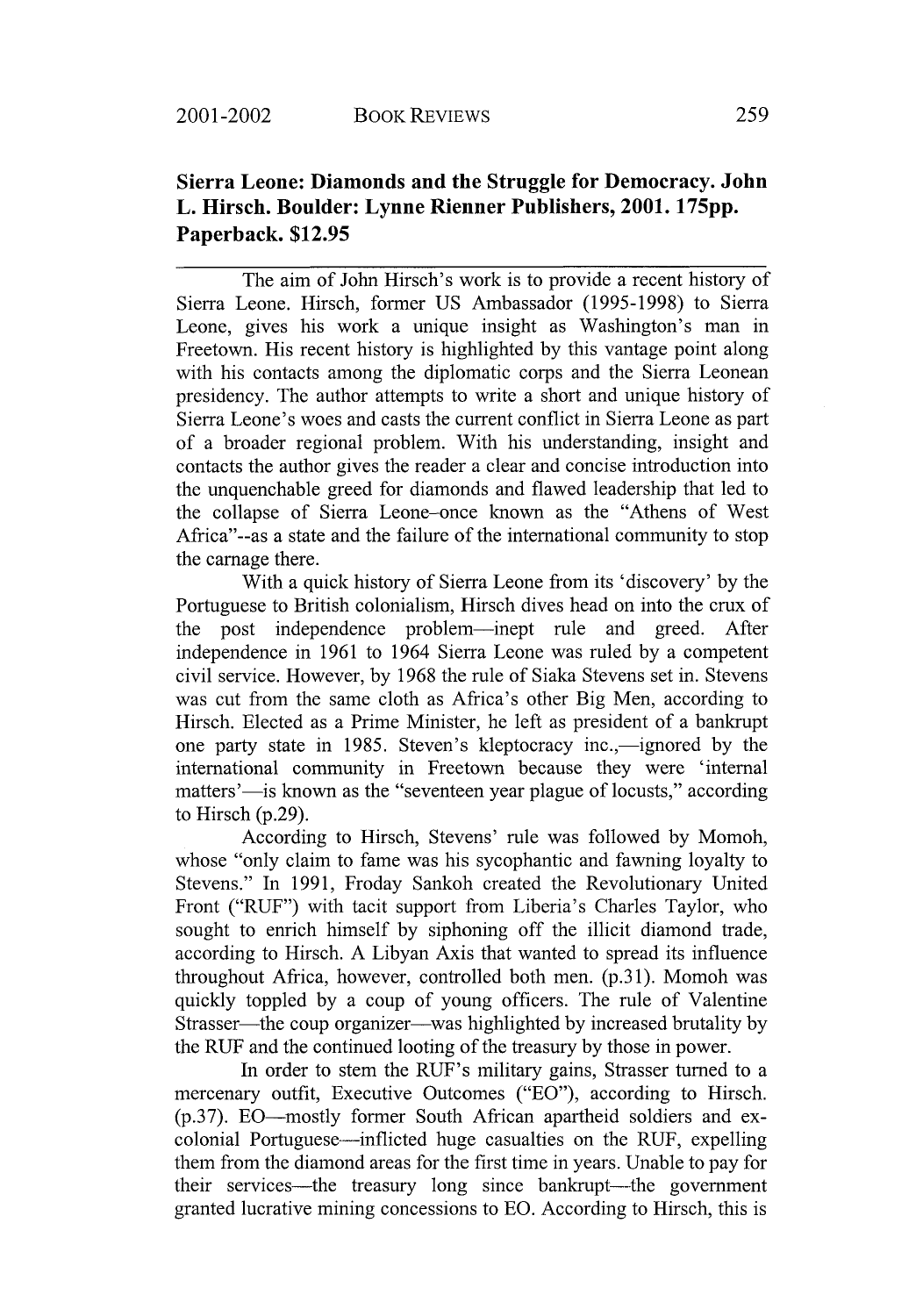the critical time period in modem Sierra Leone civil society. (p.40). Although many of the non-co-opted elites left in the early 1980s, those that remained and others-women's groups, journalists, trade unionists, academics and traditional chiefs-demanded democratic elections. Here, Hirsch recounts the valiant efforts by these groups to turn the tide of lawlessness gripping the country. It his insight that enriches the survey and allows the role of these groups to come to the surface.

In 1996, Sierra Leone had, thanks to those pressure groups, its first free elections in over 30 years. However, the RUF was not interested in peacemaking and continued to wage a bloody war on civilians, amputating and raping as they went along. In the summer of 2000 the United Kingdom-Sierra Leone's former colonial ruler-sickened by the atrocities and to save the UN contingency in Sierra Leone, launched a military invasion.

Hirsch ends his survey by highlighting the bourgeoning democratic movement in Sierra Leone, international and regional efforts to support the government and eliminate the RUF. Hirsch shows how greed and inept leadership turned a country that in 1961 ranked above Singapore and Malaysia into a failed state that now ranks poorer than Somalia and Rwanda. (p. 30). Hirsch also claims that Sierra Leone's other major problem is that it fell below the big powers' strategic significance. (p. 106). Shying away from internal problems, the major powers allowed the country to sink into its current abyss.

In conclusion, Hirsch has written a well-researched volume on recent events to Sierra Leone's history. If a reader wants a deeper understanding to the earlier problems associated with the diamond trade, Hirsch's work, however is not a source. Rather, Hirsch attempts and achieves to write a survey that is relevant inside the beltway, intelligence organizations, the UN and other policy oriented institutions. It is also a useful book for those who do not want to trudge through voluminous scholarly undertakings to understand the internal dynamics of Sierra Leone and the regional implications of the conflict. In light of recent accusations of **Al'** Qaeda purchasing illicit diamonds from Sierra Leone, Hirsch's work is illustrative that no back water conflict remains obscure and that the demise of the rule of law brings in opportunists from all over the globe.

**Ian Illych Martinez UMICLR, Editor In Chief**

**Female Genital Mutilation: A Guide to Laws and Policies Worldwide. Anika Rahman and Nahid Toubia. London: Zed Books, Limited. 2000. Paperback. 249 pp.**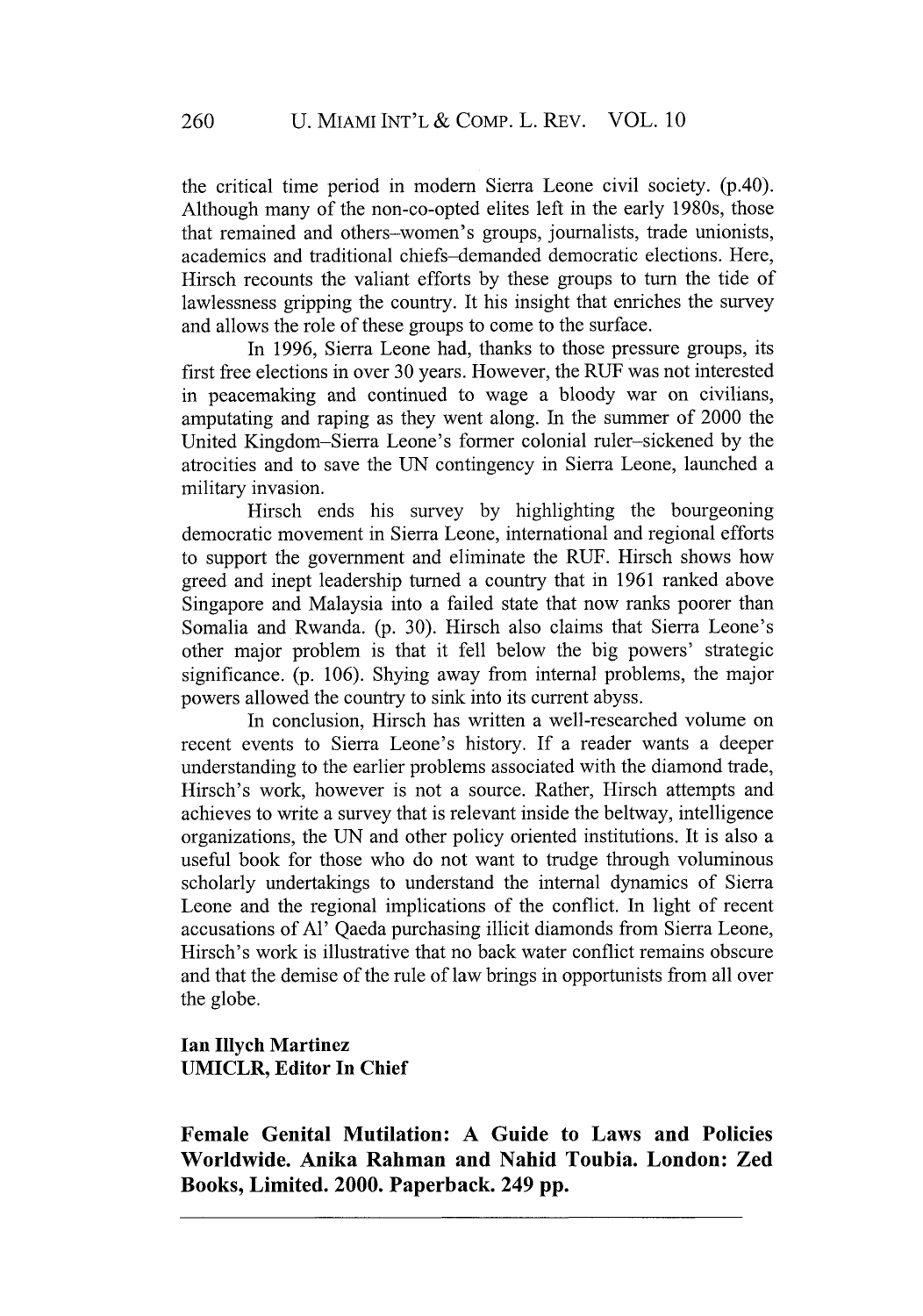The authors chose to write this book in an effort to analyze the effect of legislative action on the practice of Female Genital Mutilation (FGM). Given that the enactment of most legislation regarding FGM is relatively recent, the authors felt it was necessary to document these legislative developments and their effect on the communities involved. Finally, the book focuses on the need to view FGM as a human-rights violation and in so doing develop laws which emphasize this standpoint.

The book is highly organized and has a user-friendly structure. Initially, the book takes a historical approach. The topic of FGM is explored and defined for those recently introduced to the topic. Yet, the best part of the initial chapter is the emphasis on the attempts to raise awareness to the issue and terminate it. In the second chapter, the authors dissect the practice from an international human rights perspective. Specifically, the book suggests four human rights violations that result from the practice: the right of women to be free from all forms of discrimination, the rights to life, liberty and physical integrity, including freedom from violence, the right to health, and the rights of children. One of the weaknesses of the book for the average reader was its outlining of each national-level legal instrument which highlights the four violations.

However, the researcher or activist will find this a useful tool when searching for reasons to end the practice from a human rights perspective or when developing new laws. The book takes a look at additional human rights such as the right to culture, rights of minorities and the right to religious freedom in an effort to understand the effect that these laws will have on the community affected. In the third chapter, the current practice of governments in relation to FGM was also detailed. Finally, the book offers suggestions for governments struggling with how to address the practice from a legal/human rights standpoint. This was undoubtedly the most powerful aspect of the book. This chapter allowed the reader to reevaluate the background material from a human rights perspective and consider varied approaches to the subject.

The book will be most useful to individuals searching to understand the current status of the law regarding FGM. In addition, by providing background on the practice, its accompanying laws and offering suggestions for future legislation, the book is essential for any activist attempting to develop new laws.

The authors certainly accomplished all of their stated goals for writing the book. Even those who do not intend to be activists should find the book a worthwhile read. In particular, it emphasized the need to be sensitive to those whose culture mandates a practice that is unhealthy and dangerous. FGM is definitely a topic that is gaining worldwide exposure as activist and non-activist alike search for a way to properly address the issue without intimidating its proponents and participants. The authors were highly effective in ushering forth a book which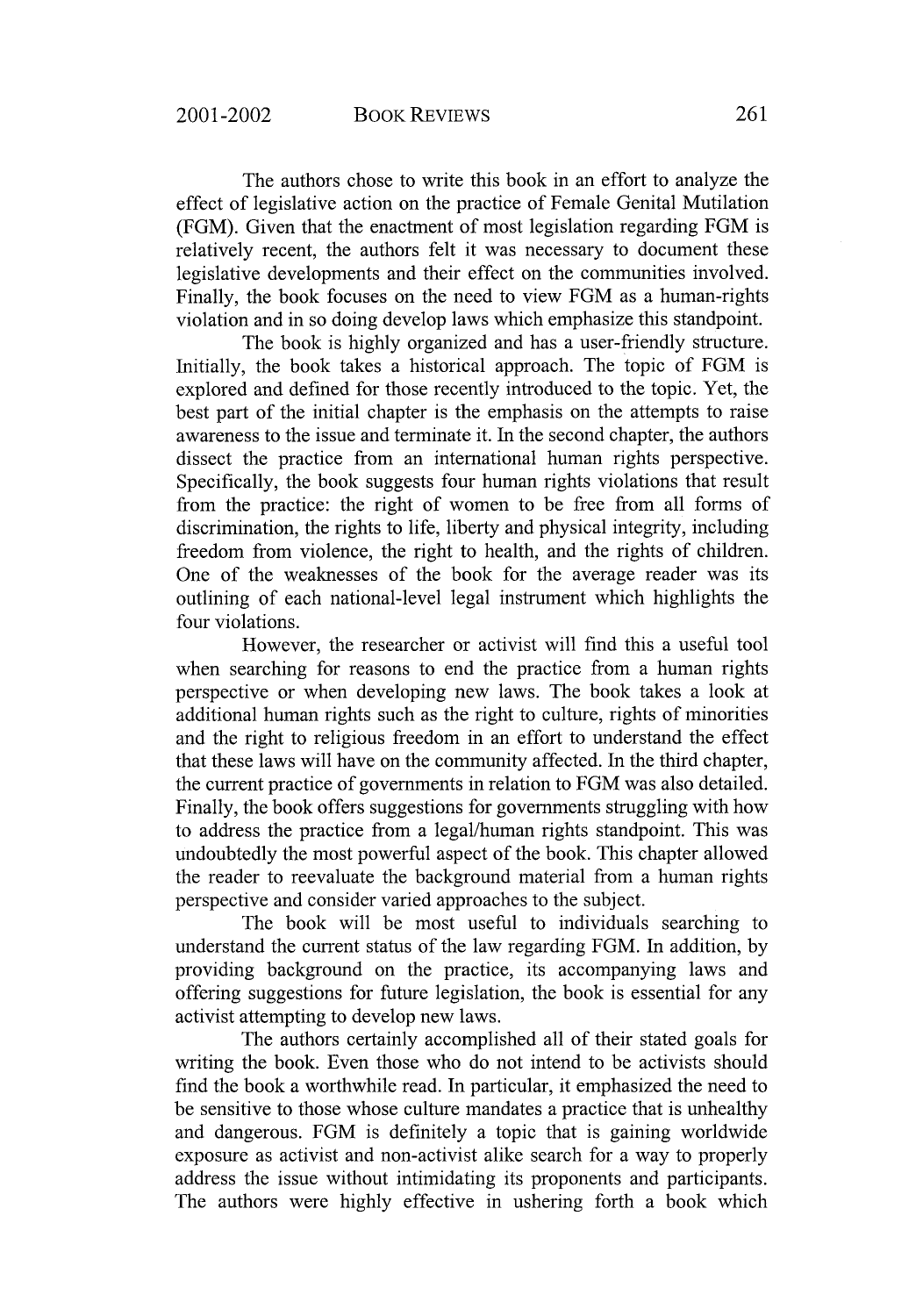outlines the next proactive steps that those sensitive to this very provocative issue need to take. For the foregoing reasons, this book is highly recommended for anyone with the remotest interest in the practice of FGM and efforts to combat it.

## **Katrice Jenkins UMICLR, Articles and Comments Editor Rhodesia: A Lesson in African Self-Reliance. Jabulani Beza. Lanham, New York and Oxford: University Press of America, 2000. Softcover. 131pp. \$26.50.**

Written while a doctoral student at Southern Illinois University, Jabulani Beza's dissertation examined in detail the difficulty that Rhodesia's African population and the Organization of African Unity experienced in dealing with the unilateral declaration of independence of Ian Smith's government from Great Britain in 1965 and the Rhodesian people's quest for majority rule. Beza's book, *Rhodesia: A Lesson in African Self-Reliance,* published by University Press of America in 2000, emerged from that dissertation to broadly discuss issues affecting African self-reliance.

Beza effectively uses examples to illustrate the Rhodesian predicament. He contrasts events related to the war of liberation that occurred in Algeria with those of Rhodesia, making the point that France's colonial demeanor never mislead the Algerians into relying upon French assistance in pursuit of Algerian independence; whereas, Great Britain's pronouncements of support for majority rule created a situation of confusion and disbelief among the Rhodesian population (p. 16). Similarly, Beza discusses events leading to independence in Kenya to demonstrate that Great Britain's actions were actually perceived by many European settlers to facilitate Kenyan independence, yet throughout the struggle for political autonomy, Great Britain never made an express commitment to assist the Kenyan population in achieving that goal (p. 29).

In his work, Beza traces the development of Rhodesian nationalist organizations, and the Organization of African Unity's efforts to sanction, economically and militarily, Rhodesia and Great Britain in efforts to force majority rule. The economic sanctions leveled by the United Nations and the reasons for their failure to achieve meaningful gains towards African rule are also propounded.

The author provides the example of the International Monetary Fund to discuss contemporary practices of foreign aid organizations, which are said to exist as continuing sources of frustration for African states in their quest for self-reliance (p. 113). Here, Beza asks the question, "Should African countries be required to adopt capitalist,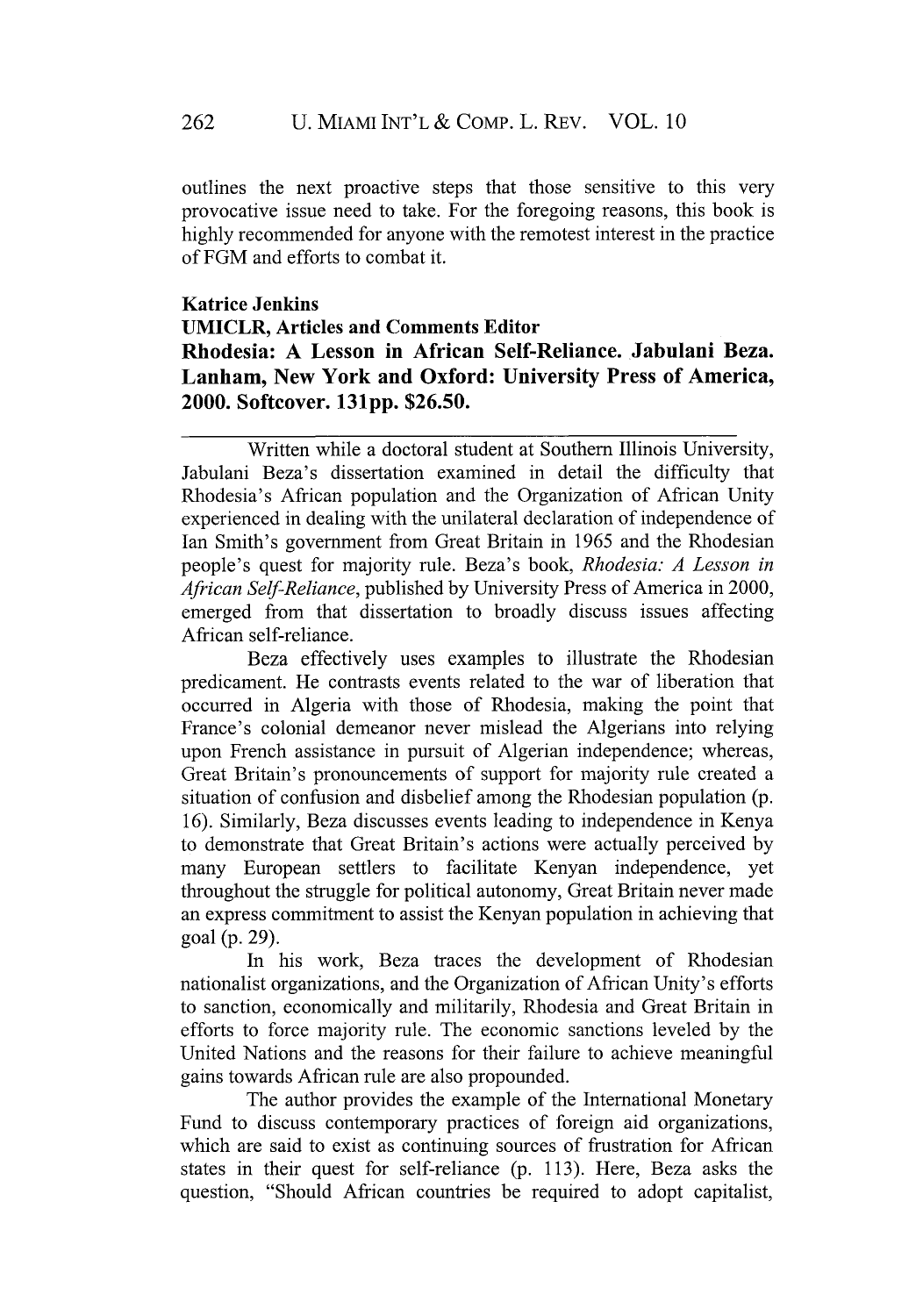laissez-faire economies" in order to receive current sources of aid (p. 117)?

In his conclusion, the author sets forth the theory that African self-reliance may never occur under the structure of classical democracy due to the African people's value of individual identity that so strongly emanates from an ethnic group, as opposed to that "primary value of democracy," individualism (p. 126). Further, Beza makes the case that the traditional African view of time, which mainly consists of considerations of the past and present, precludes meaningful self-reliance due to complacency about the future (pp. 129-130). Finally, he suggests that the efficacy of the Organization of African Unity, in representing African views to the world, and as a tool for settling African disputes, be strengthened through a revision of its charter (p. 131).

As an African writer, Jabulani Beza insightfully provides an account of the manner in which several African nations came to find freedom from European colonialism. While Beza's dissertation on the subject may contain a deeper analysis, this book is well documented and informative. Historians, Political Scientists, and those interested in international development will find the book to contain a useful historical background leading to a perceptive and thought-provoking conclusion.

#### **Michael Karpinski UMICLR, Member, Editorial Board**

**Policing Afirca: Internal Security and the Limits of Liberalization. Alice Hills. Lynee Rienner Publishers, Inc.,: Boulder, 2000. Hardcover. 213pp. \$53.00**

The merit of this book is not limited to the analysis in each chapter. Rather, the focus is on the need to analyze, define and understand the rules on policing in Africa. The author's prerequisite interpretation on policing in Africa issues is a critical nutshell resource and analysis founded in fact.

This book could be used as both a primer and a resource to acquire additional knowledge about policing in Africa. This could serve as an excellent syllabus, because not only does Ms. Hills present her

<sup>&</sup>quot;Otwin Marenin's judgment that 'very little is known about the police in Africa' is generally as true now as it was in 1982."(p.3) Author Alice Hills has created a book with a master list of information. She must be commended for her unique approach in introducing and discussing the issue of policing in Africa. Author Hills' academic and intellectually stimulating factual presentation format allows the reader to explore all the ramifications, which are introduced or may arise regarding the subject matters.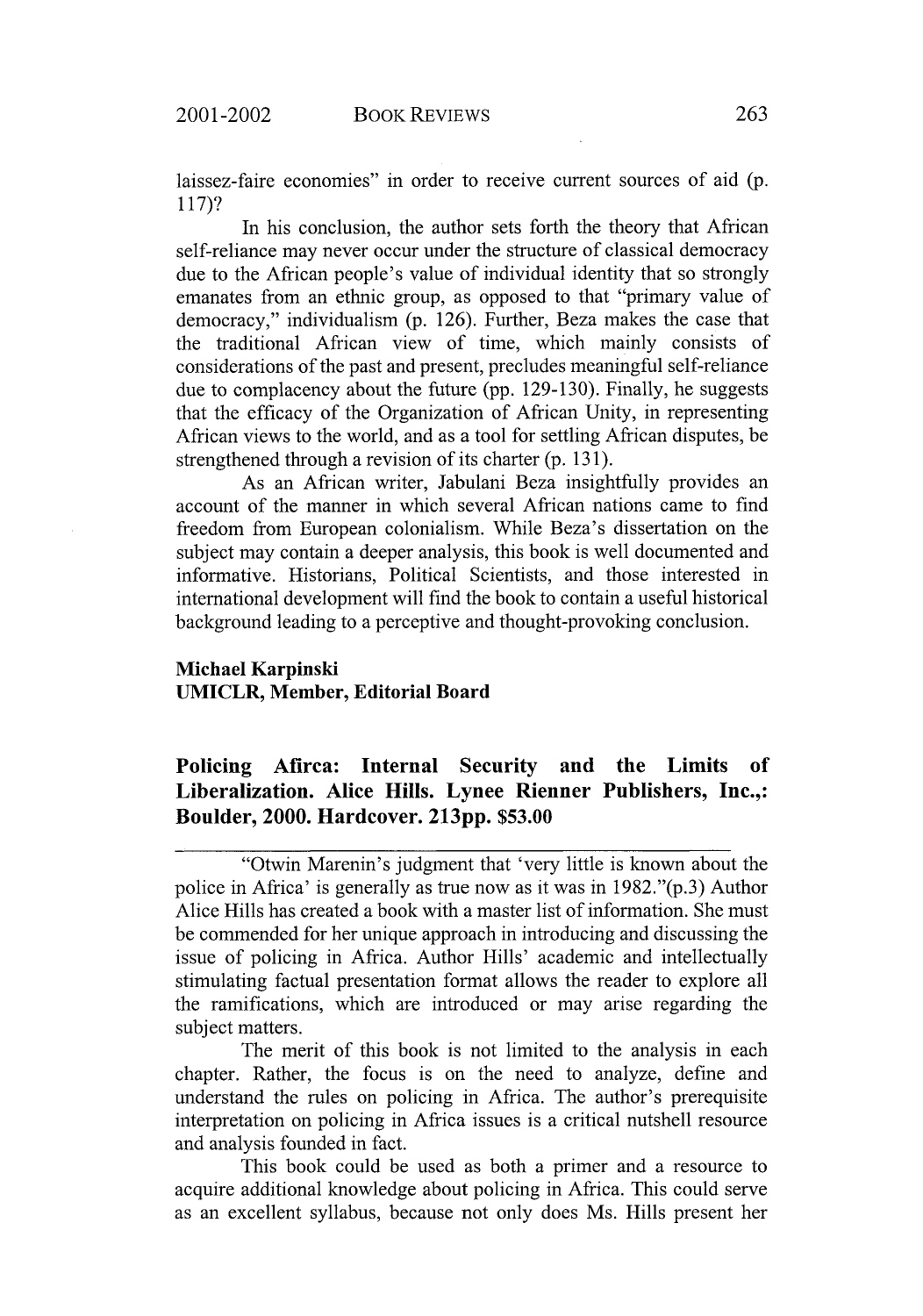interpretation, she provides detailed footnotes, tables, figures and an extensive bibliography, which includes indigenous representation. Moreover, it may be regarded a stellar publication for a pivotal issue, which has been overlooked in some arenas and under addressed in other forms.

Ms. Hills outlined her work in eight chapters. Her eight chapters are a rational subdivision of the issues confronting policing in Africa. Each part has been divided into relevant sections. Author Hills, concludes, "It gives insight into the linkages among policing, internal security, civil order, political stability, and national development and produces a broad picture-even if it cannot answer specific question about who controls the police or on whose behalf they act. That remains hidden. What is clear is that these links exist." (p. 20).

Hills supports her statement "African policing has changed in various ways since independence, and a key element has been the interplay between politics and the police" (p. 49) in her second chapter, *Policing the Postcolonial State.*

Hills concludes, "Police forces are often inefficient or unreliable, and... their effectiveness and institutional coherence may be positively correlated with a country's economic performance." (p. 55). Hills ends the book "Given the relationship among the police, regimes, and society and the fact that police functions are essentially reactive and indeed, negative, it is reasonable to see police development mirroring state development." (p. 190).

The policing of Africa is paramount in the discussions regarding global peace and unification, and Africa must be given time and relevance in that understanding, especially where many have nationalized and parochialized a continental problem. Policing Africa is highly recommended provided interested parties obtain a sound foundation on the subject matter. Author Hills provides the reader with a substantial bibliography, detailed footnotes, tables and figures that can be used as building blocks to broaden the scope of one's knowledge.

#### **Yeshimebet Abebe, UMICLR, Articles and Comments Editor**

## **The Politics of Truth and Reconciliation in South Africa: Legitimizing the Post-Apartheid State, Richard A. Wilson. Cambridge University Press. 2001. Softcover. 294pp. \$23.00.**

During the past twenty years, at least fifteen different postauthoritarian governments have used Truth Commissions as a tool to announce new democratic order and legitimize state institutions. Truth Commissions generally serve as quasi-judicial institutions, exposing and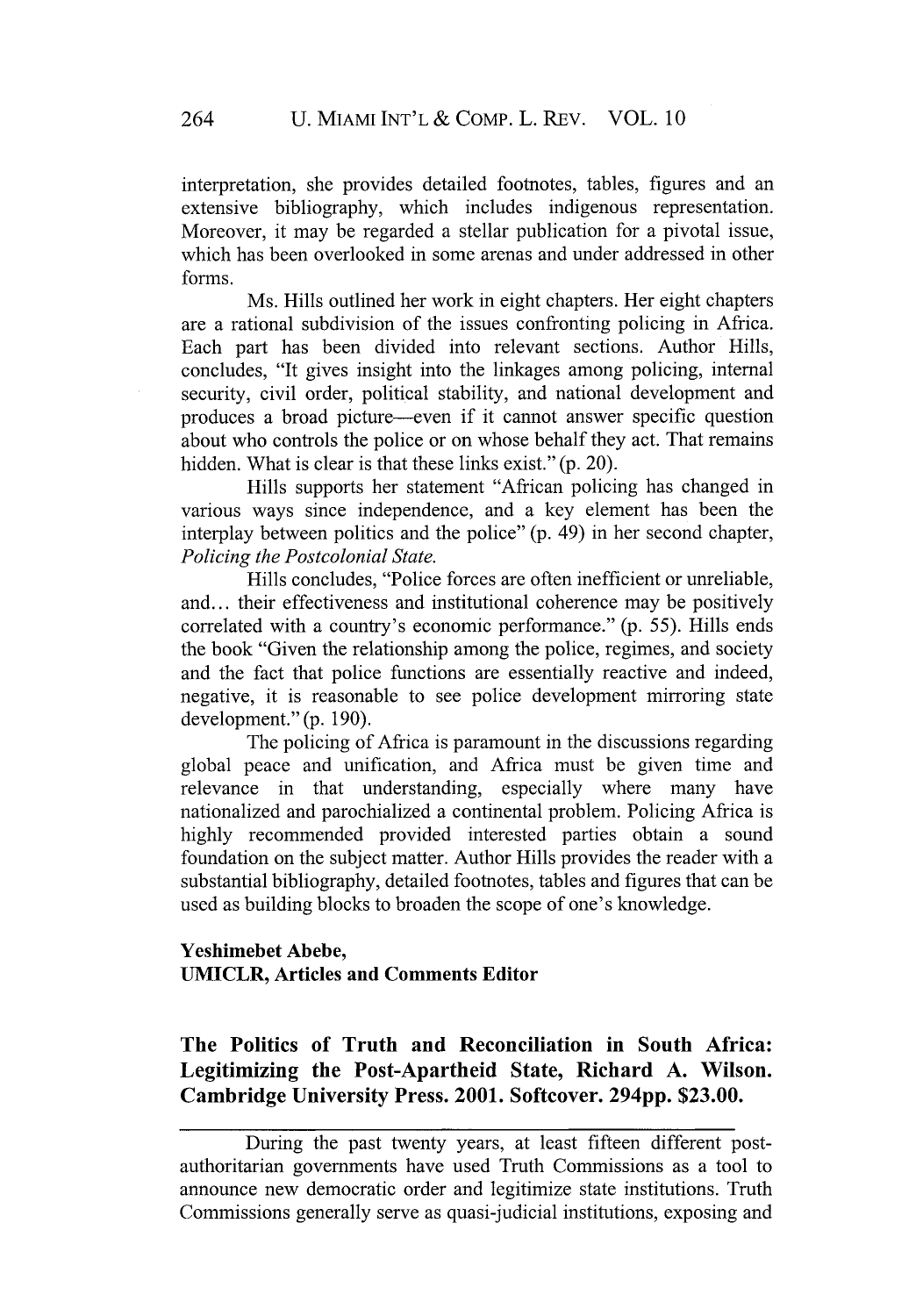discrediting former regimes' atrocities with the aim of healing the national psyche. In "The Politics of Truth and Reconciliation," Richard Wilson explores the functions, complications, and idiosyncrasies of the South African Truth and Reconciliation Commission ("TRC"), focusing on the Commission's truth-telling and reconciliation functions. Wilson approaches his study from a sociological standpoint, assessing the TRC amid a broader context of a born-again state struggling to manufacture a new official history and salvage a degree of institutional legitimacy for crucial elements of the new state, such as the criminal justice system. Arguing that the TRC used excessive legalism and positivist methodology, Wilson concludes that the TRC failed to construct a coherent socio-political history of apartheid.

Wilson crafts his observations and draws his conclusions based on a twelve-month ethnographic study, interspersed between 1995 and 1998. During that period Wilson attended Human Rights Violations Hearings and interviewed TRC Commissioners, lawyers, investigators, victims, policemen, religious personnel, and political leaders, mainly in townships in the Vaal region to the south of Johannesburg.

First, Wilson outlines the TRC's structure and methods, laying bare the Commission's effort to decontextualize and quantify human rights abuses through positivist legal methodology while casting the Commission's goals in terms of forgiveness. Wilson then evaluates the surrounding social context and determines that vengeance pervaded the popular legal consciousness. This thirst for vengeance prevented constructive engagement with the TRC, and inhibited the transformation of local moralities and justice institutions.

This book would be useful or appealing to students of legal anthropology or history. It has particular relevance in the current American debate over the appropriateness of reparations for descendants of former slaves.

#### **David Leon, UMICLR, Articles and Comments Editor**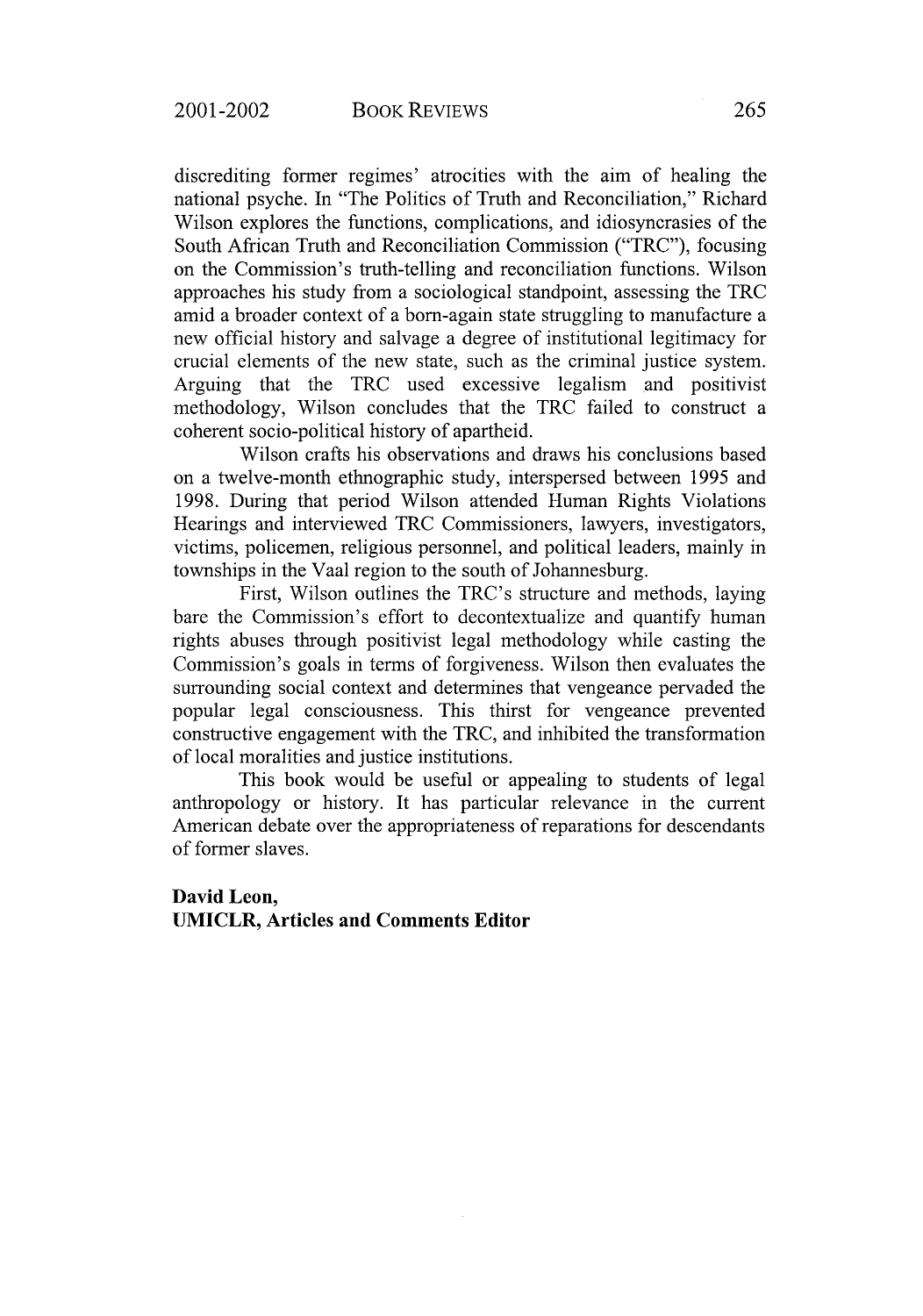#### 266 U. MIAMI INT'L **&** COMP. L. REV. VOL. 10

#### **Books Received:**

*Constituting Democracy.* Heinz Klug Cambridge University Press, 2001. **<sup>2</sup> <sup>8</sup> 2pp.** Paperback. **\$18.36.**

*The Criminal Law of Sierra Leone.* University Press of America, **1999. 339pp.** Hardback. \$44.00

*Female Circumcision in Africa: Culture, Controversy, and Change.* Bettina Shell-Duncan, **Ed.** Lynne Reinner Publishers, 2001. Hardback. **\$59.95**

*The Making of South African Legal Culture 1902-1936.* Martin Chanock. Cambridge University Press, 2001. **587pp.** Hardback. **\$99.00.**